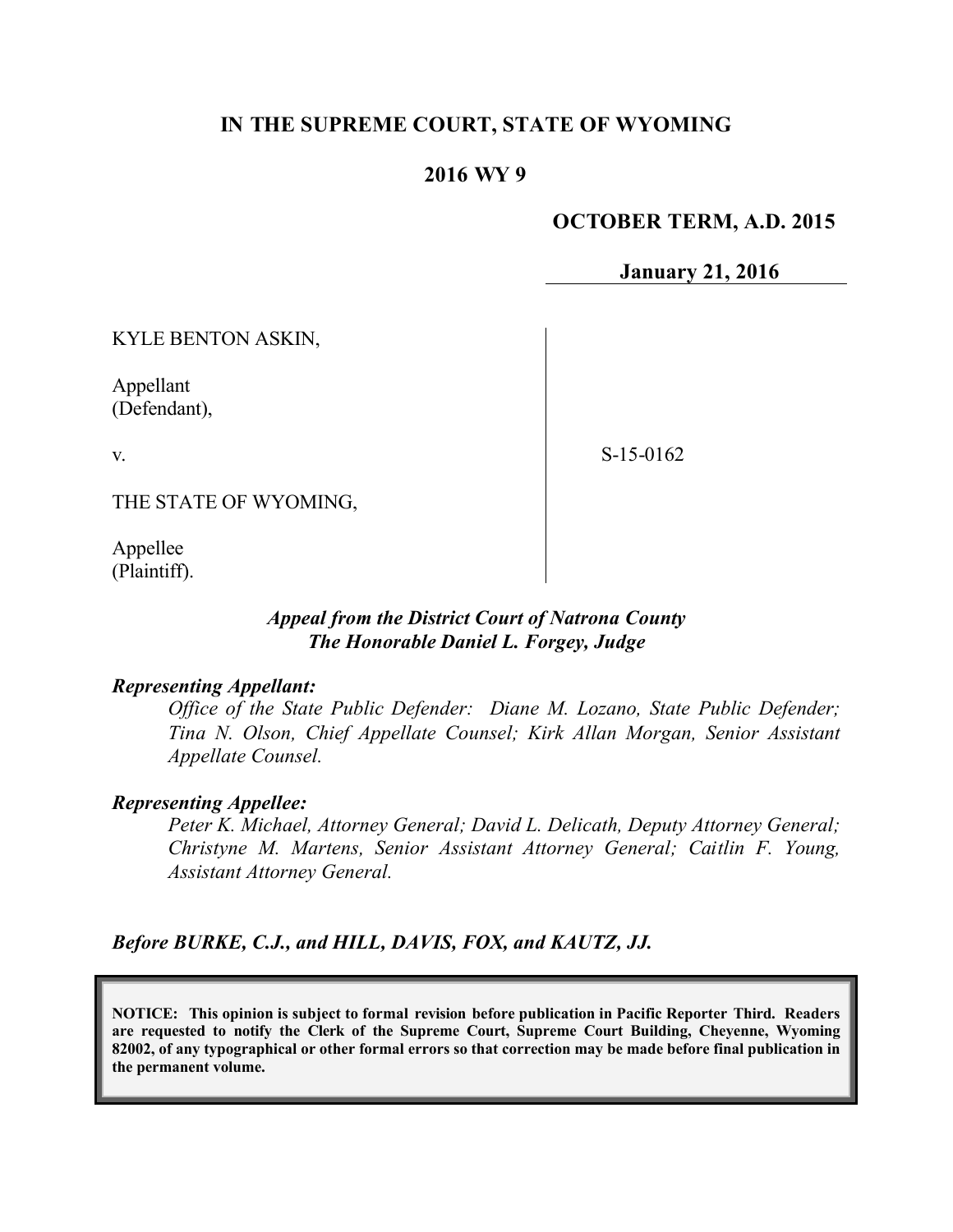## **BURKE, Chief Justice.**

[¶1] Appellant, Kyle Benton Askin, claims the district court applied an improper legal standard in denying his request for credit for time served in presentence confinement. He contends the district court made its decision based upon an erroneous understanding that it lacked the discretionary authority to award credit. We agree with Appellant and, accordingly, we reverse and remand to the district court.

## *ISSUE*

[¶2] Appellant presents the following issue:

Did the district court apply the correct legal standard in determining whether to award Appellant credit for time spent in presentence confinement?

# *FACTS*

[¶3] In 2007, Appellant pled guilty to two counts of failure to register as a sex offender and received concurrent sentences, which were suspended in favor of probation. *Askin v. State*, 2013 WY 162, ¶ 4, 314 P.3d 1182, 1183 (Wyo. 2013). As part of his probation, Appellant was required to complete an adult community corrections program at a community corrections facility. *Id.* After Appellant left the program prior to completion, the State charged him with escape and petitioned to revoke his probation. *Id.*, ¶ 5, 314 P.3d at 1183. The district court revoked Appellant's probation and re-imposed the suspended sentence of four to six years for failure to register as a sex offender. *Id.* Appellant pled guilty to the escape charge and was sentenced to three to seven years imprisonment. The district court suspended the new sentence in favor of four years of supervised probation, to be served consecutively to the re-imposed sentence for failure to register. *Id.*

[¶4] In June 2014, the Natrona County Sheriff's Office discovered that Appellant was not living at the address he provided when he updated his sex offender registration in March of that year. As a result, Appellant's probation was revoked and the prison sentence for Appellant's escape conviction was re-imposed. Additionally, on August 6, 2014, while Appellant was incarcerated, the State charged him with one count of failure to register as a sex offender in violation of Wyo. Stat. Ann. §§ 7-19-302 and 7-19-307(c) (LexisNexis 2013). Appellant was subsequently transported from the Wyoming Medium Correctional Institution in Torrington to the Natrona County jail for disposition of the charge of failure to register.

[¶5] Pursuant to a plea agreement, Appellant pled guilty to the charge of failure to register and the State agreed to recommend a sentence of 18 to 24 months imprisonment.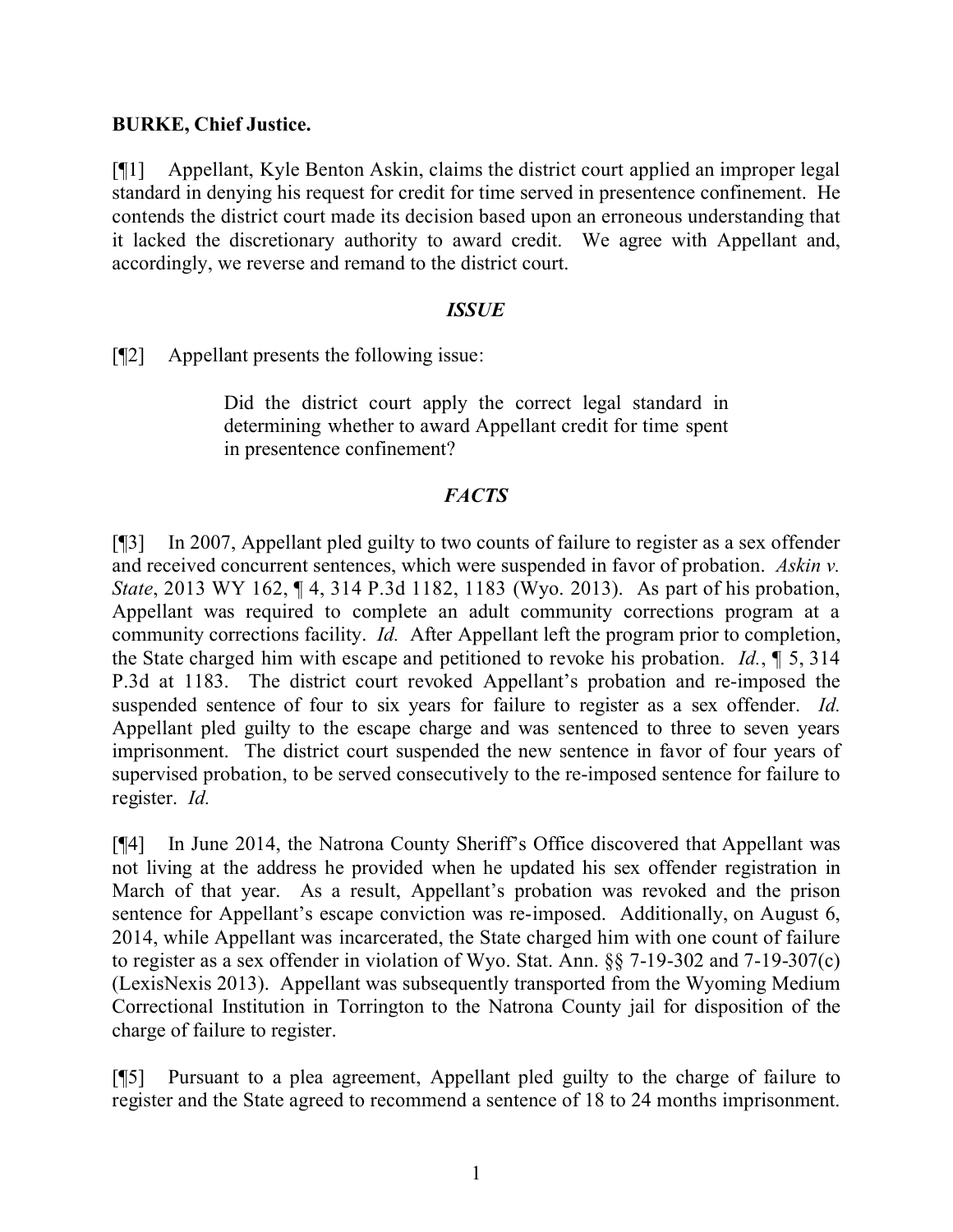The district court accepted the plea and imposed the recommended sentence. The court denied Appellant's request for credit for time spent in presentence confinement, stating that it did not "believe, at least at this time, that there is sufficient legal authority to award any credit for time served in this case." This appeal followed.

# *DISCUSSION*

[¶6] In his only issue, Appellant claims the district court erred by failing to consider his request for credit for time spent in presentence confinement. Appellant asserts the district court incorrectly believed that it did not have authority to award credit for time spent in presentence confinement where, as in the present case, the defendant was serving time for an unrelated conviction at the same time. Appellant contends that Wyoming law clearly provides that a district court has discretion to award such credit. Accordingly, he requests that we remand to the district court to consider his claim for credit for time served under the appropriate legal standard.

[¶7] The State responds that presentence confinement does not include confinement that persists without regard to the defendant's ability to post bond. It contends that, as a result, the time Appellant spent in prison during adjudication of this matter does not meet the definition of "presentence confinement." The State claims there is a "disconnect" between the district court's authority to award credit for presentence confinement and the fact that Appellant's detention does not qualify as presentence confinement.

[¶8] According to the State, because Appellant did not object to the district court's refusal to award credit for presentence confinement, we should review for plain error. We do not agree. Appellant raised the issue before the district court when he requested credit for time served in presentence confinement. Accordingly, we find that the plain error standard of review does not apply. We review the district court's refusal to grant the requested credit for an abuse of discretion. *Daniels v. State*, 2014 WY 125, ¶ 11, 335 P.3d 483, 486 (Wyo. 2014).

[¶9] We addressed an issue similar to the one presented here in *Daniels v. State*. In that case, the district court denied the defendant's request for credit for time spent completing an in-patient treatment program. *Id.*, ¶ 5, 335 P.3d at 485. The court based its decision on the belief that it did not have authority to award such credit because the defendant was not subject to a charge of escape. *Id.* We explained that the district court has discretion to grant or deny credit for time served in presentence custody where such custody is not due to the defendant's indigency and the sum of such time spent plus the sentence does not exceed the maximum allowable sentence:

> A district court must award credit when a defendant is in official detention; however, it also has discretion to award credit in other circumstances. "The rule in Wyoming is that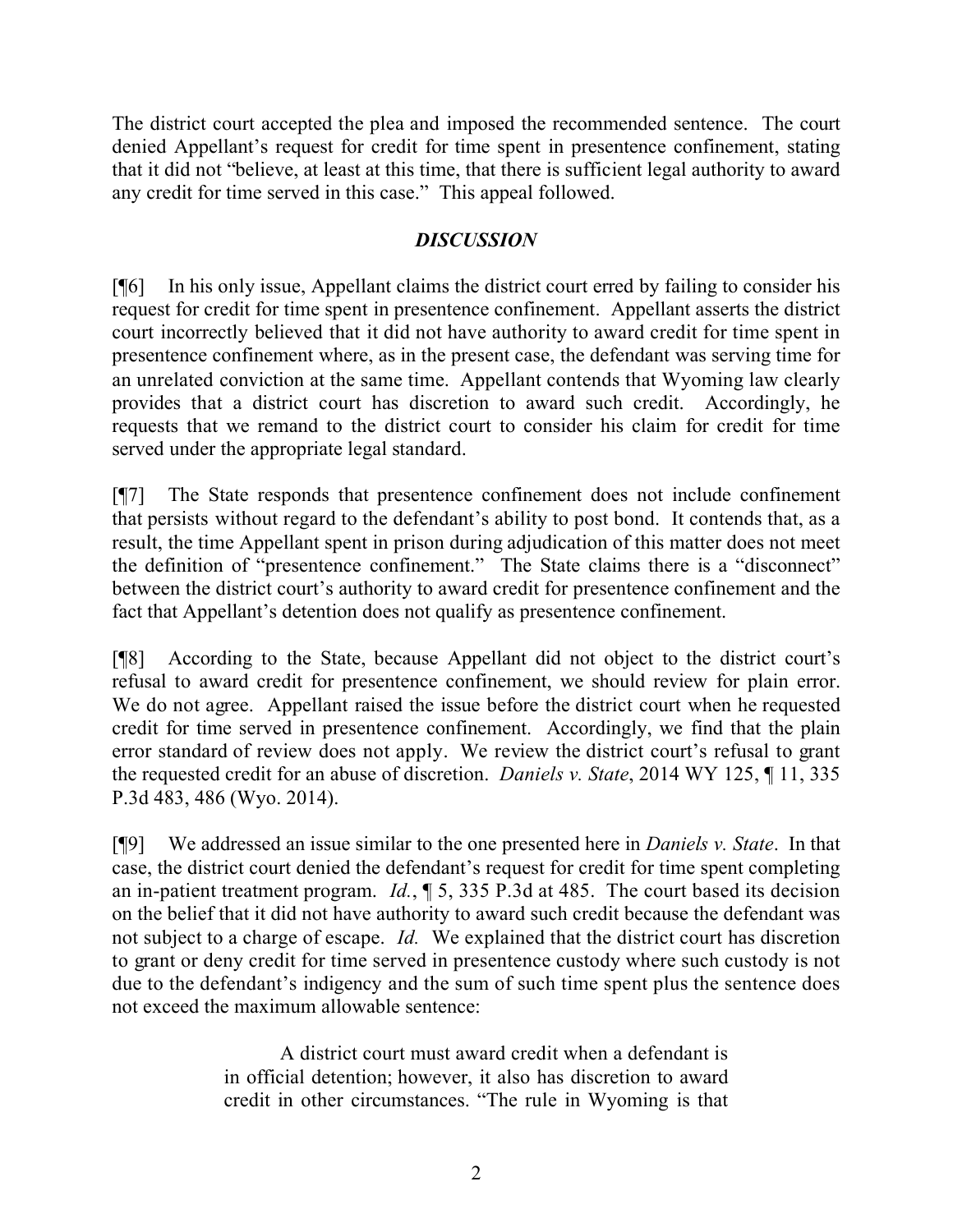the trial judge has discretion to grant or deny credit for time served in presentence custody where such custody is not due to the defendant's indigency and the sum of such time spent plus the sentence does not exceed the maximum allowable sentence." *Hedge* [*v. State*], 696 P.2d [51, 52 (Wyo. 1985)]. *See also Jones v. State*, 602 P.2d 378, 381 (Wyo. 1979). In *Sweets v. State*, 2001 WY 126, ¶ 7, 36 P.3d 1130, 1131-32 (Wyo. 2001), the defendant was serving an earlier unrelated sentence when he negotiated a plea agreement which included credit for some of that time against his second sentence. Although we concluded the defendant's detention did not meet the definition of presentence confinement because he was incarcerated on a different charge, we used the same rationale as in *Hedge* and *Jones* and concluded the district court had discretion to grant presentence confinement credit that the defendant was not otherwise entitled to receive. *Id.*

*Daniels*, ¶ 11, 335 P.3d at 486. In accordance with this rule, we held that

Even though Mr. Daniels was not in official detention, the district court had discretion to award presentence confinement credit for the time he spent in in-patient treatment. *See Sweets*, *supra*. Contrary to the district court's ruling at the second revocation disposition hearing, there was nothing in the law to prohibit it from granting credit under the circumstances presented here, and the district court erred as a matter of law by ruling it did not have authority to award such credit.

*Id.*, ¶ 13, 335 P.3d at 487.

[¶10] In *Sweets v. State*, ¶ 3, 36 P.3d at 1131, the defendant was serving a prison sentence for indecent liberties with a minor when the State brought a charge of delivery of a controlled substance for acts which had occurred prior to his incarceration. The defendant was transported from the Wyoming State Penitentiary to the Sweetwater County jail and incarcerated there while he awaited trial on the drug delivery charge. *Id.* At the sentencing hearing, the district court awarded the defendant credit for 31 days spent in presentence confinement. *Id.* We concluded that

> Sweets' receipt of thirty-one days presentence credit at the time of his sentence for the second conviction is not contrary to the law. It is within the trial court's discretion to grant or deny credit for time served in presentence detention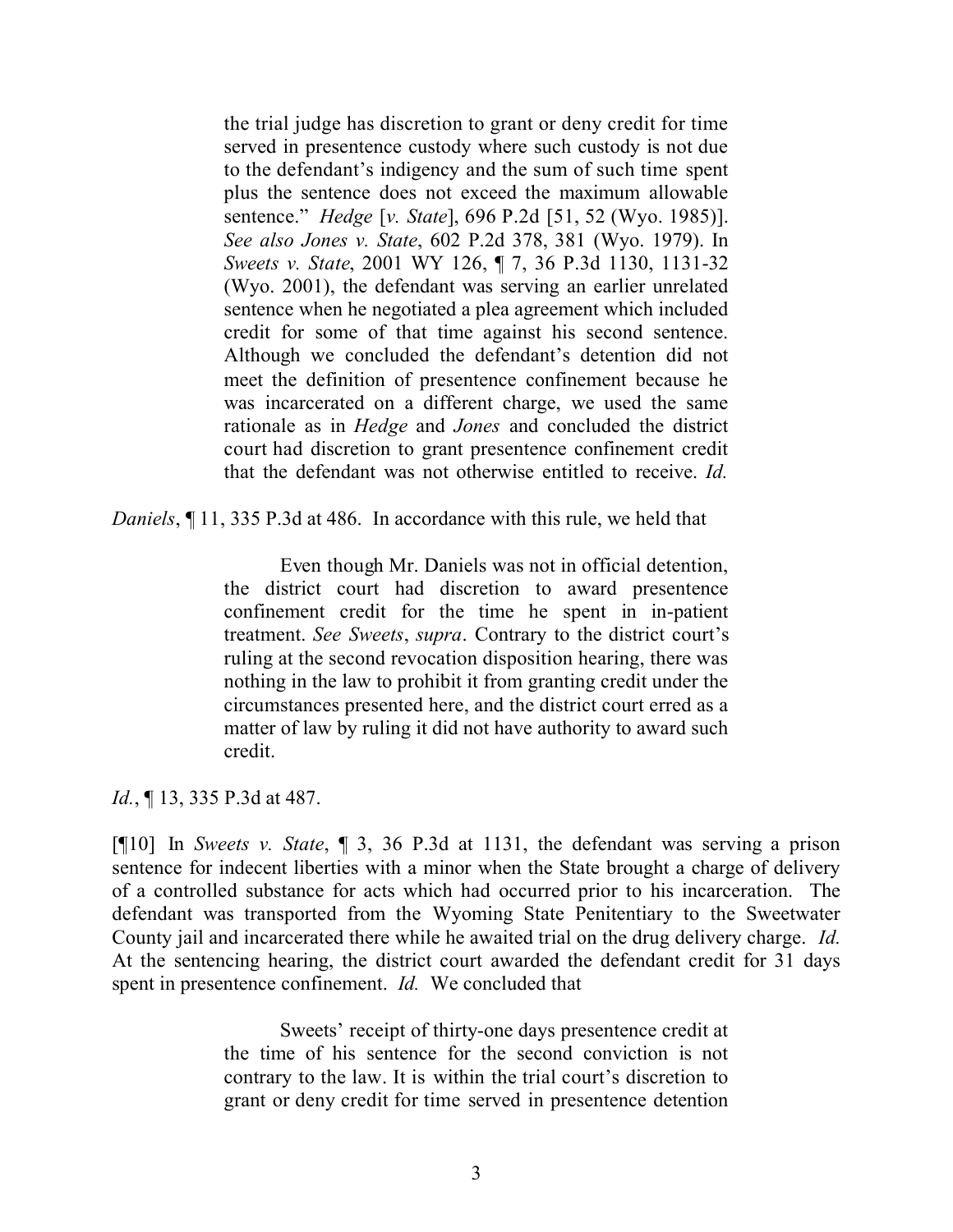if (1) the detention is not due to the defendant's indigency, and (2) the sum of the time spent in presentence detention plus the sentence given upon conviction does not exceed the maximum allowable sentence. *Hedge v. State*, 696 P.2d 51, 52 (Wyo. 1985).

*Sweets*, ¶ 7, 36 P.3d at 1131.

[¶11] The State claims that our decision in *Sweets* is inconsistent with prior precedent, including *Smith v. State*, 932 P.2d 1281, 1282 (Wyo. 1997), *Wayt v. State*, 912 P.2d 1106, 1109-10 (Wyo. 1996), and *Wilson v. State*, 896 P.2d 1327, 1328-29 (Wyo. 1995). Those cases, however, do not conflict with the decisions in *Sweets* and *Daniels*. Rather, they stand for the proposition that credit for presentence confinement is not *required* when the defendant is in custody on different charges. In *Smith*, 932 P.2d at 1282, we stated as follows:

> In recent cases, we have made clear the proposition that credit for presentence confinement does not include any credit for confinement that would persist without regard to the defendant's ability to post bond in the court in which he is awaiting sentence. *Wayt v. State*, 912 P.2d 1106 (Wyo. 1996); *Wilson v. State*, 896 P.2d 1327 (Wyo. 1995). In *Wilson*, it was clear that Wilson would have remained in custody on another charge even if he had posted bond on the charge for which he sought presentence confinement credit. In *Wayt*, Wayt was held in Platte County on different charges than the one for which he was awaiting sentence in Natrona County. Under the circumstances, no credit was required.

While our decisions in *Smith* and the cases discussed therein hold that a defendant is not entitled to credit for time served when the defendant is in custody on unrelated charges, they do not hold that the district court does not have discretion to award such credit. Accordingly, we are not persuaded by the State's claim that *Sweets* or *Daniels* is contrary to this Court's precedent.

[¶12] Based on our decisions in *Daniels* and *Sweets*, the district court had authority to award Appellant credit for time spent in presentence confinement. We have previously recognized that judicial discretion is "a composite of many things, among which are conclusions drawn from objective criteria; it means a sound judgment exercised with regard to what is right under the circumstances and without doing so arbitrarily or capriciously." *Sanchez v. State*, 2013 WY 159, ¶ 10, 314 P.3d 1177, 1180 (Wyo. 2013). In determining "what is right under the circumstances," it is essential that the court apply the applicable law. Indeed, we have stated that "An abuse of discretion occurs when a